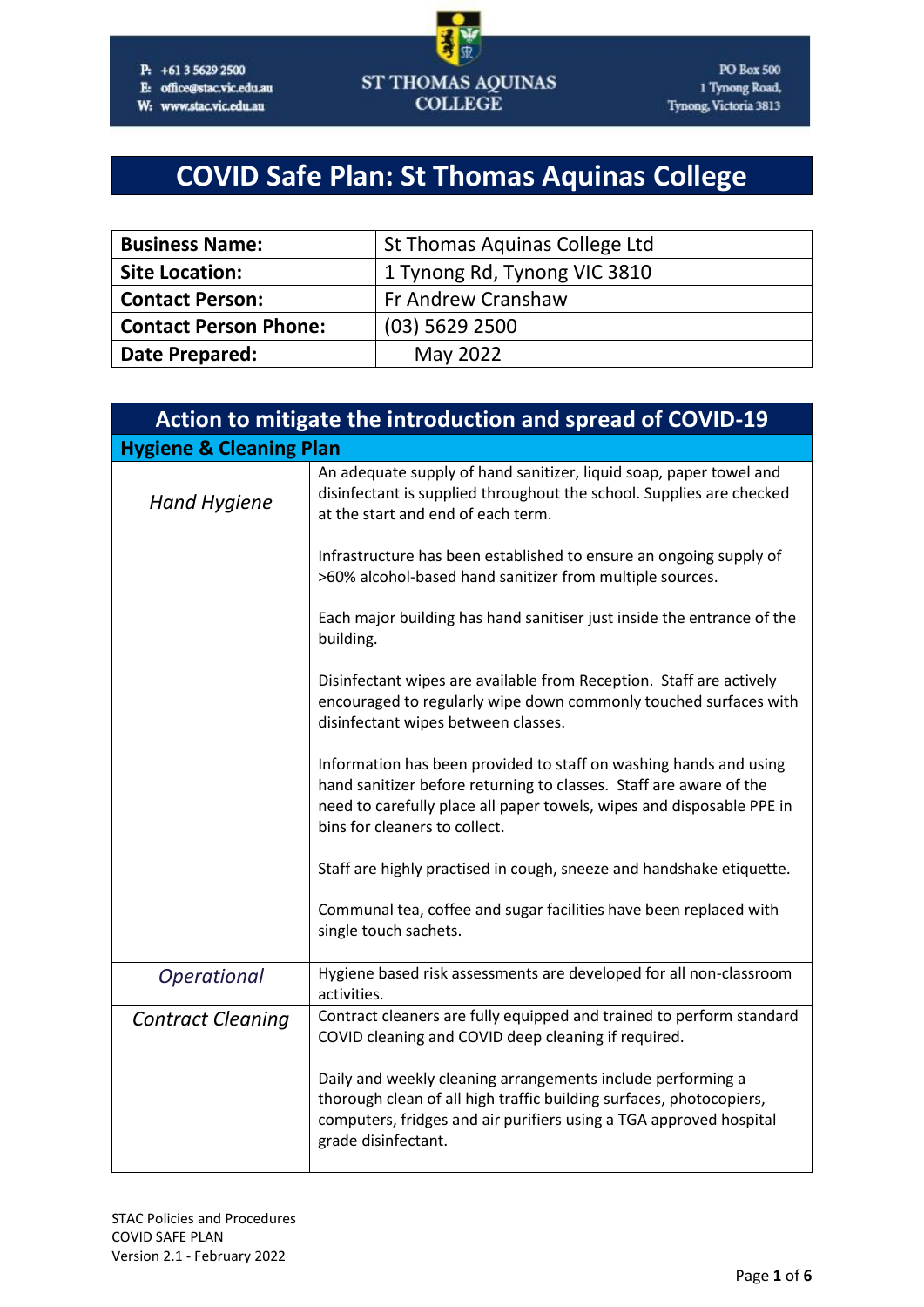- E: office@stac.vic.edu.au
- W: www.stac.vic.edu.au



| <b>Scheduled Cleaning</b>             | Heating/cooling and split system filters are cleaned on a scheduled<br>basis to reduce the risk of airborne transmission.                                                                                                                                                                                                                                                                                   |  |  |
|---------------------------------------|-------------------------------------------------------------------------------------------------------------------------------------------------------------------------------------------------------------------------------------------------------------------------------------------------------------------------------------------------------------------------------------------------------------|--|--|
| <b>Staffroom Cleaning</b>             | Staff have been instructed to clean items that cannot be immersed in<br>water: (e.g., electrical equipment), with either a 60% or greater<br>alcohol wipe or hand sanitiser and air dry.<br>When washing dishes, staff have been advised to clean items that can<br>be immersed in water to first thoroughly scrub with hot water and<br>soap or detergent then to rinse in hot water (not less than 70°C). |  |  |
| <b>Mask Plan</b>                      |                                                                                                                                                                                                                                                                                                                                                                                                             |  |  |
| <b>Mandated Policies</b>              | Staff and students are no longer required to wear a mask outdoors.<br>Information and signage regarding the wearing of masks is<br>disseminated across the school campus.                                                                                                                                                                                                                                   |  |  |
|                                       | A register of staff and students with lawful exemptions to wearing a<br>masks indoors is maintained by the Deputy Principal.                                                                                                                                                                                                                                                                                |  |  |
| Staff and Student<br>Welfare          | Surgical and N95/P2 masks with filters have been provided to all staff<br>free of charge.                                                                                                                                                                                                                                                                                                                   |  |  |
|                                       | Additional masks are available to staff from school Reception by<br>request.                                                                                                                                                                                                                                                                                                                                |  |  |
|                                       | Student-sized masks are also available to any student upon request.                                                                                                                                                                                                                                                                                                                                         |  |  |
| <b>Ventilation Plan</b>               |                                                                                                                                                                                                                                                                                                                                                                                                             |  |  |
| Deployment of Air<br><b>Purifiers</b> | Several large air purifiers were received from the state government in<br>Term 4 of 2021 and Term 1 of 2022.                                                                                                                                                                                                                                                                                                |  |  |
|                                       | These units have been deployed strategically across the school<br>campus to higher risk locations including the Library, Staff Rooms,<br>Gymnasium, Music Room, Computer Lab, Learning Support Room and<br>any classroom incapable of cross-ventilation from windows and<br>doors.                                                                                                                          |  |  |
|                                       | Additional smaller air purifiers have been purchased for deployment<br>in selected risk areas such as Reception and the school sick bay.                                                                                                                                                                                                                                                                    |  |  |
|                                       | The air purifiers contain high-efficiency particulate air (HEPA) filters.<br>HEPA filters can help filter airborne viruses including COVID-19,<br>bacteria, and particulate matter from bushfire or hazard reduction<br>burn smoke. Filters have been scheduled for routine changing every<br>6-12 months. Additional spare filters have been provided by the State Government.                             |  |  |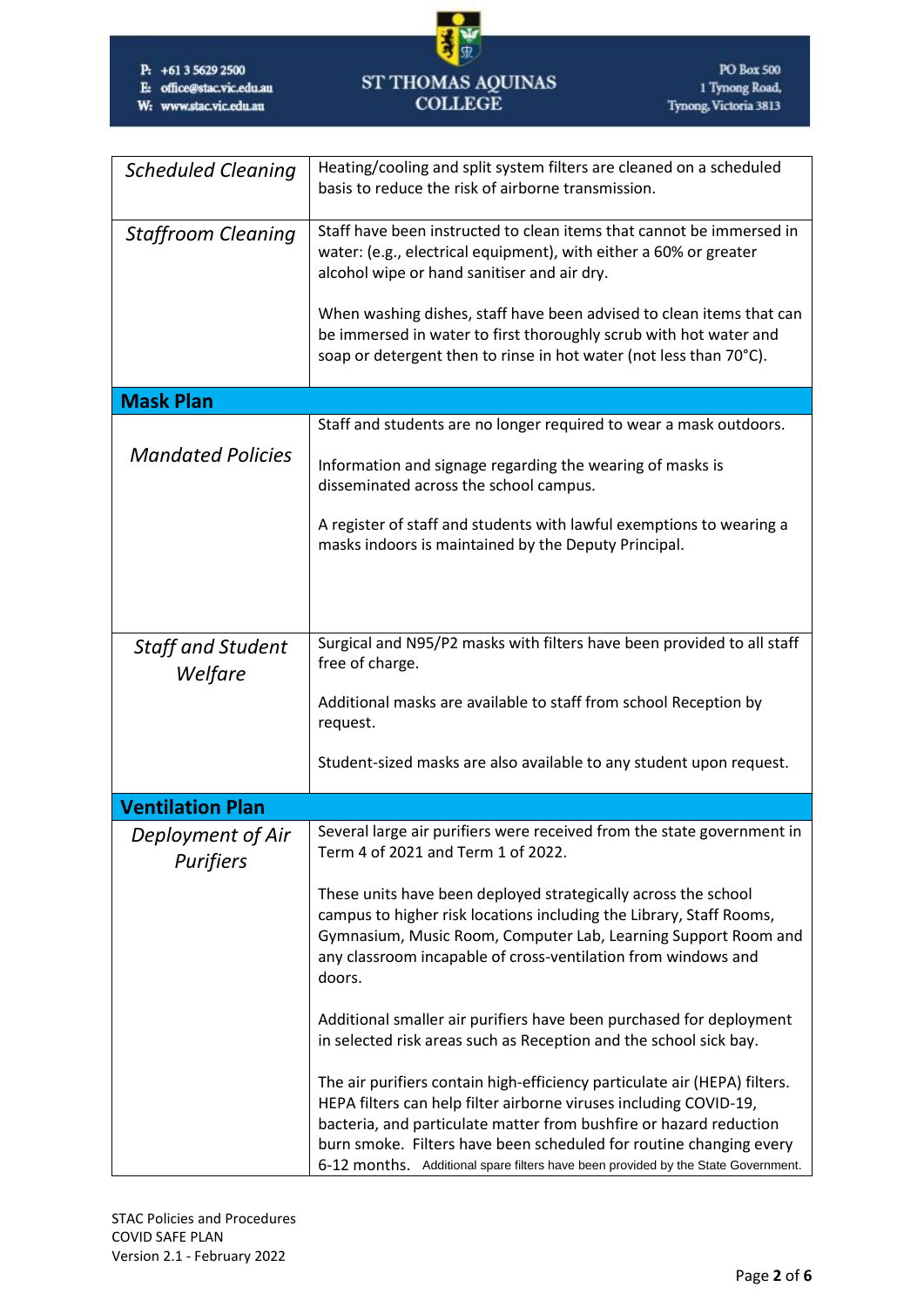E: office@stac.vic.edu.au

W: www.stac.vic.edu.au



| <b>Air Quality</b><br>Monitoring                                                | Air conditioning and fans are operated in conjunction with an air<br>purifier to encourage airflow.<br>Key staff have received training in the operation and of these units.<br>Instructions for their use and maintenance have been sourced:<br>https://www2.education.vic.gov.au/pal/ventilation-air-<br>purification/guidance/operation-and-placement-air-purifiers-schools<br>Small portable air quality monitoring devices have been purchased.<br>These are used to regularly test air quality e.g., Co2 levels<br>in any school room that does not have an air purifier. Any identified<br>area of concern is immediately closed off and a ventilation strategy is<br>implemented. |  |
|---------------------------------------------------------------------------------|-------------------------------------------------------------------------------------------------------------------------------------------------------------------------------------------------------------------------------------------------------------------------------------------------------------------------------------------------------------------------------------------------------------------------------------------------------------------------------------------------------------------------------------------------------------------------------------------------------------------------------------------------------------------------------------------|--|
| Operational<br>planning                                                         | Group activities have been rearranged to occur outdoors or in large<br>indoor spaces where possible.                                                                                                                                                                                                                                                                                                                                                                                                                                                                                                                                                                                      |  |
|                                                                                 | Staff are encouraged to open windows and doors to promote cross<br>airflow wherever possible in the absence of an air-purifier.                                                                                                                                                                                                                                                                                                                                                                                                                                                                                                                                                           |  |
| <b>Vaccination Plan</b>                                                         |                                                                                                                                                                                                                                                                                                                                                                                                                                                                                                                                                                                                                                                                                           |  |
| Monitoring and<br><i>implementing the</i><br>mandated<br>government<br>approach | All staff are now required to have received three doses of a COVID-19<br>vaccine unless a lawful medical exemption applies.<br>Staff must have received their third dose of a COVID-19 vaccine by 25<br>February 2022 if they are eligible, or within three months and two<br>weeks of receiving a second dose to continue working in education<br>settings.                                                                                                                                                                                                                                                                                                                              |  |
|                                                                                 | All staff are required to show evidence of their vaccination status to<br>the Principal. The Principal is not required to keep evidence on file.<br>The Principal will maintain an up-to-date register containing the                                                                                                                                                                                                                                                                                                                                                                                                                                                                     |  |
|                                                                                 | vaccination status of all staff.                                                                                                                                                                                                                                                                                                                                                                                                                                                                                                                                                                                                                                                          |  |
| <b>Testing Plan</b>                                                             |                                                                                                                                                                                                                                                                                                                                                                                                                                                                                                                                                                                                                                                                                           |  |
| Use of Rapid<br>Antigen Test kits<br>(RATs) – Students<br>and Staff             | Sufficient supplies of RATs have been received from the State<br>Government. Kits contain five individual tests each. In line with<br>government advice, the school advises families and staff to conduct<br>RAT testing twice a week on Sundays and Wednesdays.                                                                                                                                                                                                                                                                                                                                                                                                                          |  |
|                                                                                 | In Week One of Term One, the school made available one RAT kit to<br>every student and staff member. This was repeated every two weeks<br>in Term One and was actively promoted as being available to the<br>school community for the rest of the Term. Additional RAT kits have<br>been provided by the State Government in order for the testing<br>regime to continue for the first four weeks of Term 2. Kits continue<br>to be supplied as normal to parents upon request.                                                                                                                                                                                                           |  |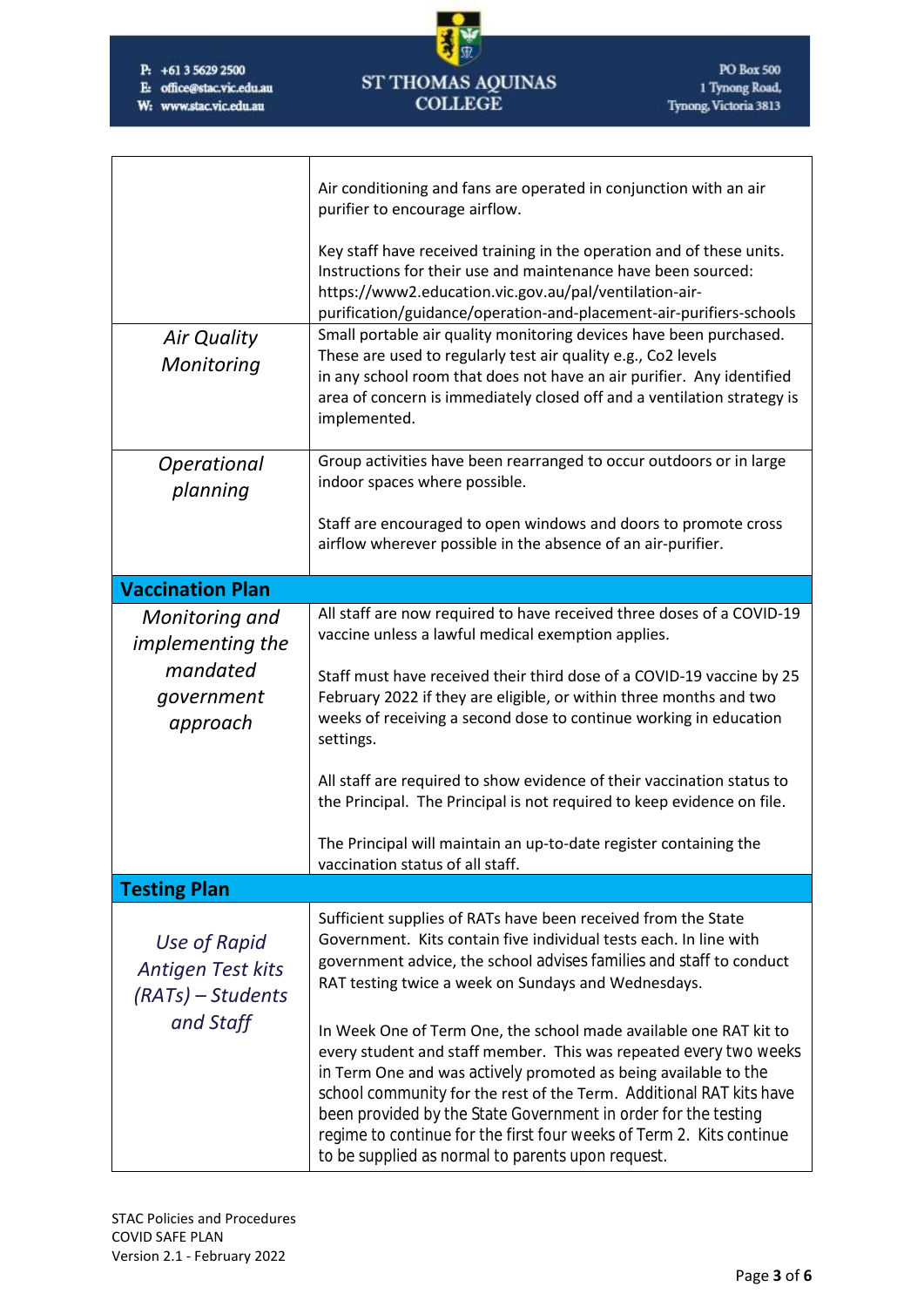$\overline{\Gamma}$ 

E: office@stac.vic.edu.au

Τ

W: www.stac.vic.edu.au



|                                                       | RAT administration instructions were promoted using the school<br>newsletter to direct readers to a government 'How To' video<br>translated into 33 languages.                                                                                  |  |
|-------------------------------------------------------|-------------------------------------------------------------------------------------------------------------------------------------------------------------------------------------------------------------------------------------------------|--|
|                                                       | Identical arrangements were implemented for all staff members. All<br>staff who return a positive result from a rapid antigen test are<br>aware of the need to follow the latest government advice.                                             |  |
| <b>Reporting of Test</b><br><b>Results - Students</b> | Families are obliged to inform the Principal if a positive test is<br>obtained. The affected student is obliged to isolate at home and his<br>or her siblings are required to return five negative RAT results<br>between attendance at school. |  |
|                                                       | Additional RATs are distributed to families if, and when, required<br>following a positive test.                                                                                                                                                |  |
| <b>Reporting of Test</b><br>Results - Staff           | The required procedure and exemption clauses for those that have<br>tested positive as either social or household contacts have been<br>communicated to all staff.                                                                              |  |
|                                                       | Where a staff member is confirmed as a social contact of a positive<br>case (any contact other than a household contact) they must<br>immediately inform the Principal.                                                                         |  |
|                                                       | Where a staff member is a household contact of a positive case (that<br>is, they have spent more than four hours with someone who has<br>COVID-19 inside a house, accommodation, or care facility) they must<br>also inform the Principal.      |  |
|                                                       | To be eligible to attend school in these circumstances, school staff<br>will have first notified their principal of their status as a household<br>contact.                                                                                     |  |
|                                                       | Staff that receive a positive test result at any time, must also report<br>this through the Department of Health online portal or via the<br>Coronavirus hotline on 1800 675 398.                                                               |  |
| Staff isolation<br>requirements                       | Staff who report a positive result will isolate themselves and not<br>attend school during the period as directed by the latest<br>government advice.                                                                                           |  |
|                                                       |                                                                                                                                                                                                                                                 |  |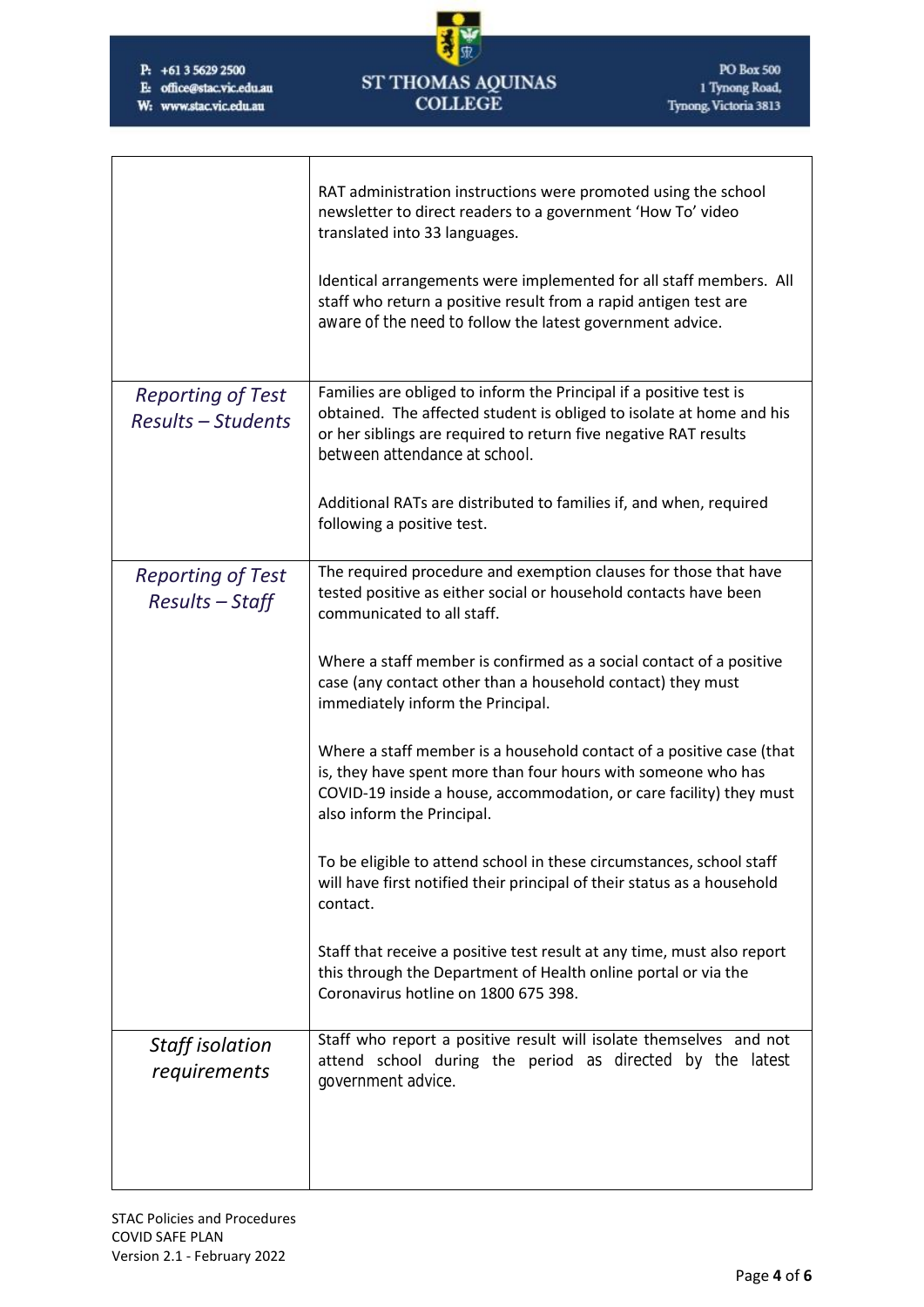E: office@stac.vic.edu.au

W: www.stac.vic.edu.au



|                                  | School staff who are asymptomatic close contacts may return to work<br>during the home isolation period, if it is necessary for continuity of                                                                          |  |  |  |
|----------------------------------|------------------------------------------------------------------------------------------------------------------------------------------------------------------------------------------------------------------------|--|--|--|
|                                  | operations of the school.                                                                                                                                                                                              |  |  |  |
|                                  | School staff who are household contacts returning to the workplace<br>will take the following steps when attending school during their<br>isolation period:                                                            |  |  |  |
|                                  | Undertake a daily rapid antigen test for five days and return a<br>negative result prior to attending work each day (tests will be<br>provided by the school).                                                         |  |  |  |
|                                  | Always wear a mask, including while teaching and in the<br>$\bullet$<br>company of others, except for when eating or drinking. Using<br>a P2/N95 mask, or TGA-approved P2-equivalent mask, is<br>strongly recommended. |  |  |  |
|                                  | Not enter shared break or work areas including staff rooms                                                                                                                                                             |  |  |  |
|                                  | When travelling to and from work the staff member will not<br>carpool and should, where possible, avoid public transport                                                                                               |  |  |  |
|                                  | Where possible, work in areas where transmission risk is<br>lower (outside, where possible and safe, or in large, well-<br>ventilated spaces)                                                                          |  |  |  |
|                                  | Other than when attending school, staff will quarantine in accordance<br>with public health requirements.                                                                                                              |  |  |  |
|                                  | Paid quarantine/isolation leave is available to all staff members if<br>required.                                                                                                                                      |  |  |  |
|                                  |                                                                                                                                                                                                                        |  |  |  |
|                                  |                                                                                                                                                                                                                        |  |  |  |
| <b>Government Reporting Plan</b> |                                                                                                                                                                                                                        |  |  |  |
| Contact tracing                  | The requirement for contact tracing of each individual exposed                                                                                                                                                         |  |  |  |
|                                  | person has been removed.                                                                                                                                                                                               |  |  |  |
|                                  |                                                                                                                                                                                                                        |  |  |  |
|                                  |                                                                                                                                                                                                                        |  |  |  |
|                                  |                                                                                                                                                                                                                        |  |  |  |